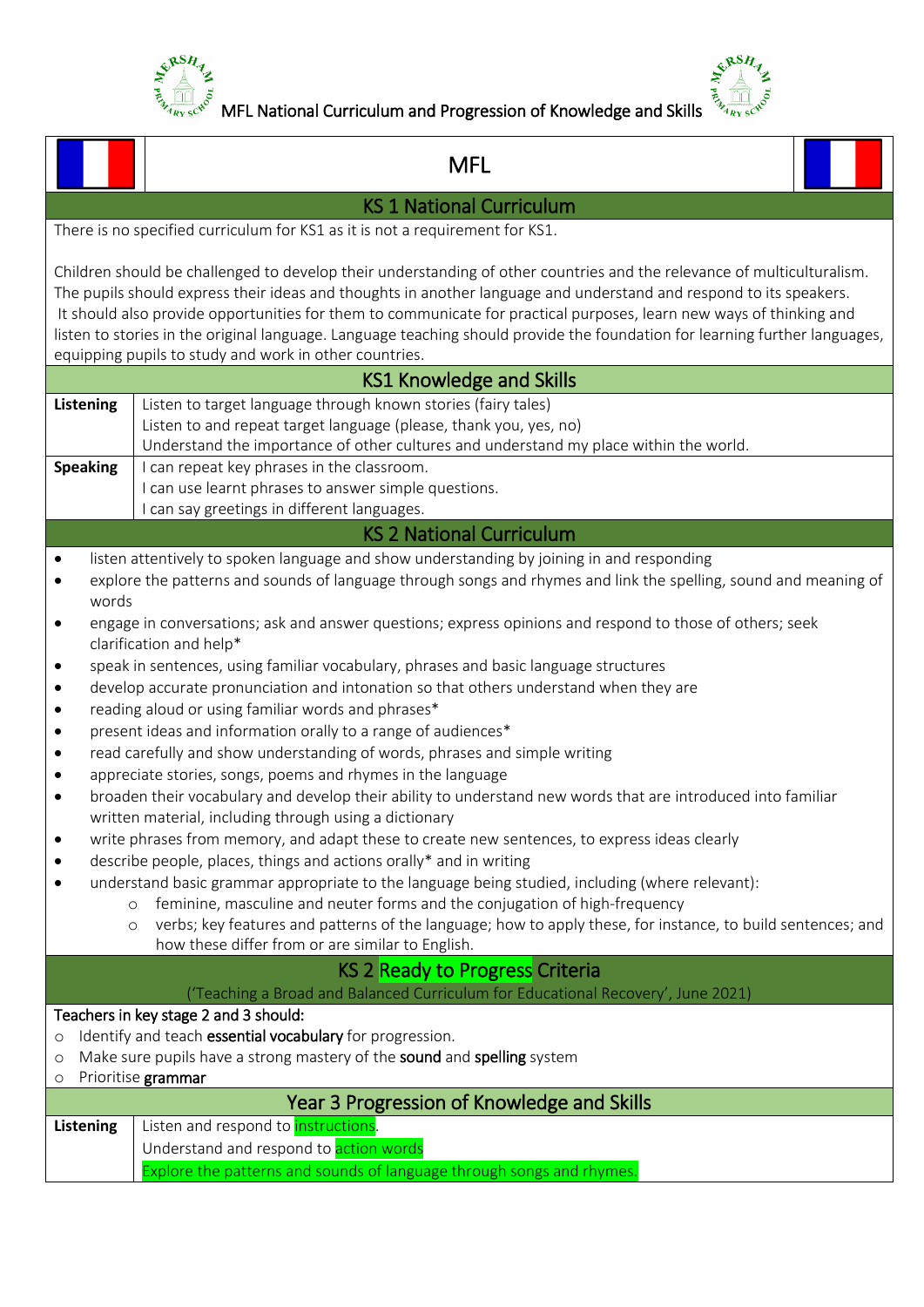



 $\frac{1}{2}$   $\frac{1}{2}$   $\frac{1}{2}$   $\frac{1}{2}$   $\frac{1}{2}$   $\frac{1}{2}$   $\frac{1}{2}$   $\frac{1}{2}$   $\frac{1}{2}$   $\frac{1}{2}$   $\frac{1}{2}$   $\frac{1}{2}$   $\frac{1}{2}$   $\frac{1}{2}$   $\frac{1}{2}$   $\frac{1}{2}$   $\frac{1}{2}$   $\frac{1}{2}$   $\frac{1}{2}$   $\frac{1}{2}$   $\frac{1}{2}$   $\frac{1}{2}$ 

|                  | Link to spelling, sound and meaning of specific words                                                   |                                                     |                                                                            |                             |                                                                                                  |                |
|------------------|---------------------------------------------------------------------------------------------------------|-----------------------------------------------------|----------------------------------------------------------------------------|-----------------------------|--------------------------------------------------------------------------------------------------|----------------|
|                  | Join in with actions to accompany familiar songs, stories and rhymes                                    |                                                     |                                                                            |                             |                                                                                                  |                |
|                  | Repeat words modelled by teacher, show understanding with an action                                     |                                                     |                                                                            |                             |                                                                                                  |                |
| <b>Speaking</b>  |                                                                                                         | Listen to and copy pronunciation of accurately.     |                                                                            |                             |                                                                                                  |                |
|                  | Speak in a simple conversation.                                                                         |                                                     |                                                                            |                             |                                                                                                  |                |
|                  | Learn specific vocabulary                                                                               |                                                     |                                                                            |                             |                                                                                                  |                |
|                  |                                                                                                         |                                                     |                                                                            |                             | Develop accuracy in pronunciation by listening to and repeating recordings of authentic speakers |                |
|                  |                                                                                                         |                                                     | Recognise a familiar question and respond with a simple rehearsed response |                             |                                                                                                  |                |
| <b>Writing</b>   | Copy simple vocabulary                                                                                  |                                                     |                                                                            |                             |                                                                                                  |                |
|                  |                                                                                                         |                                                     | Attempt to write taught vocabulary (single words) from memory              |                             |                                                                                                  |                |
|                  | Attempt to write simple phrases from memory                                                             |                                                     |                                                                            |                             |                                                                                                  |                |
|                  | Ask and answer questions                                                                                |                                                     |                                                                            |                             |                                                                                                  |                |
|                  | Recognise masculine and feminine nouns.                                                                 |                                                     |                                                                            |                             |                                                                                                  |                |
| <b>Reading</b>   |                                                                                                         | Begin to recognise written vocabulary/ single words |                                                                            |                             |                                                                                                  |                |
|                  |                                                                                                         | Recognise written vocabulary/ single words          |                                                                            |                             |                                                                                                  |                |
|                  |                                                                                                         | Begin to recognise written phrases                  |                                                                            |                             |                                                                                                  |                |
|                  |                                                                                                         | Read, listen and respond to vocabulary.             |                                                                            |                             |                                                                                                  |                |
|                  |                                                                                                         | Use simple conjunctions to link vocabulary.         |                                                                            |                             |                                                                                                  |                |
| <b>Units of</b>  | Term 1                                                                                                  | Term <sub>2</sub>                                   | Term <sub>3</sub>                                                          | Term 4                      | Term 5                                                                                           | Term 6         |
| <b>Work</b>      | <b>Greetings</b>                                                                                        | About Me                                            | School                                                                     | Food                        | <b>Time</b>                                                                                      | Family         |
| (See<br>overview | - Say hello and                                                                                         | - Identify                                          | - identify                                                                 | - name fruit                | - days of the                                                                                    | -identify and  |
| for more         | goodbye.                                                                                                | colours                                             | classroom                                                                  | and vegetables              | week                                                                                             | introduce some |
| detail and       | - Introduce                                                                                             | -; - name some                                      | objects                                                                    | -discuss what               | - say and order                                                                                  | of their       |
| grammar          | themselves.                                                                                             | common pets                                         | - identify pencil                                                          | foods they like/<br>dislike | the months of                                                                                    | relations      |
| skills)          | - Say if they are                                                                                       |                                                     | case items                                                                 |                             | the year                                                                                         |                |
|                  | feeling                                                                                                 |                                                     | -revisit colours                                                           |                             | - count on from                                                                                  |                |
|                  | good/bad/so-                                                                                            |                                                     |                                                                            |                             | 11-31                                                                                            |                |
|                  | SO.                                                                                                     |                                                     |                                                                            |                             |                                                                                                  |                |
|                  | - Count to 10.                                                                                          |                                                     |                                                                            |                             |                                                                                                  |                |
|                  | - Say how old                                                                                           |                                                     |                                                                            |                             |                                                                                                  |                |
|                  | they are.                                                                                               |                                                     |                                                                            |                             |                                                                                                  |                |
|                  | - Give and                                                                                              |                                                     |                                                                            |                             |                                                                                                  |                |
|                  | respond to                                                                                              |                                                     |                                                                            |                             |                                                                                                  |                |
|                  | simple                                                                                                  |                                                     |                                                                            |                             |                                                                                                  |                |
|                  | classroom                                                                                               |                                                     |                                                                            |                             |                                                                                                  |                |
|                  | instructions                                                                                            |                                                     |                                                                            |                             |                                                                                                  |                |
|                  | appropriately                                                                                           |                                                     |                                                                            |                             |                                                                                                  |                |
|                  |                                                                                                         |                                                     |                                                                            |                             |                                                                                                  |                |
|                  |                                                                                                         |                                                     | Year 4 Progression of Knowledge and Skills                                 |                             |                                                                                                  |                |
| <b>Listening</b> |                                                                                                         | Understand a range of familiar spoken phrases       |                                                                            |                             |                                                                                                  |                |
|                  |                                                                                                         |                                                     | Listen carefully and pronounce unfamiliar words with increasing accuracy.  |                             |                                                                                                  |                |
|                  | Listen carefully, repeating and responding to key words and phrases.                                    |                                                     |                                                                            |                             |                                                                                                  |                |
|                  | Listen attentively to spoken language and show understanding by joining in and responding (e.g. with an |                                                     |                                                                            |                             |                                                                                                  |                |
|                  | action)                                                                                                 |                                                     |                                                                            |                             |                                                                                                  |                |
|                  | Say a simple rhyme from memory; join in with words of a song or storytelling                            |                                                     |                                                                            |                             |                                                                                                  |                |
|                  | Pick out known words in an 'authentic' conversation                                                     |                                                     |                                                                            |                             |                                                                                                  |                |
| <b>Speaking</b>  | Answer simple questions and give basic information                                                      |                                                     |                                                                            |                             |                                                                                                  |                |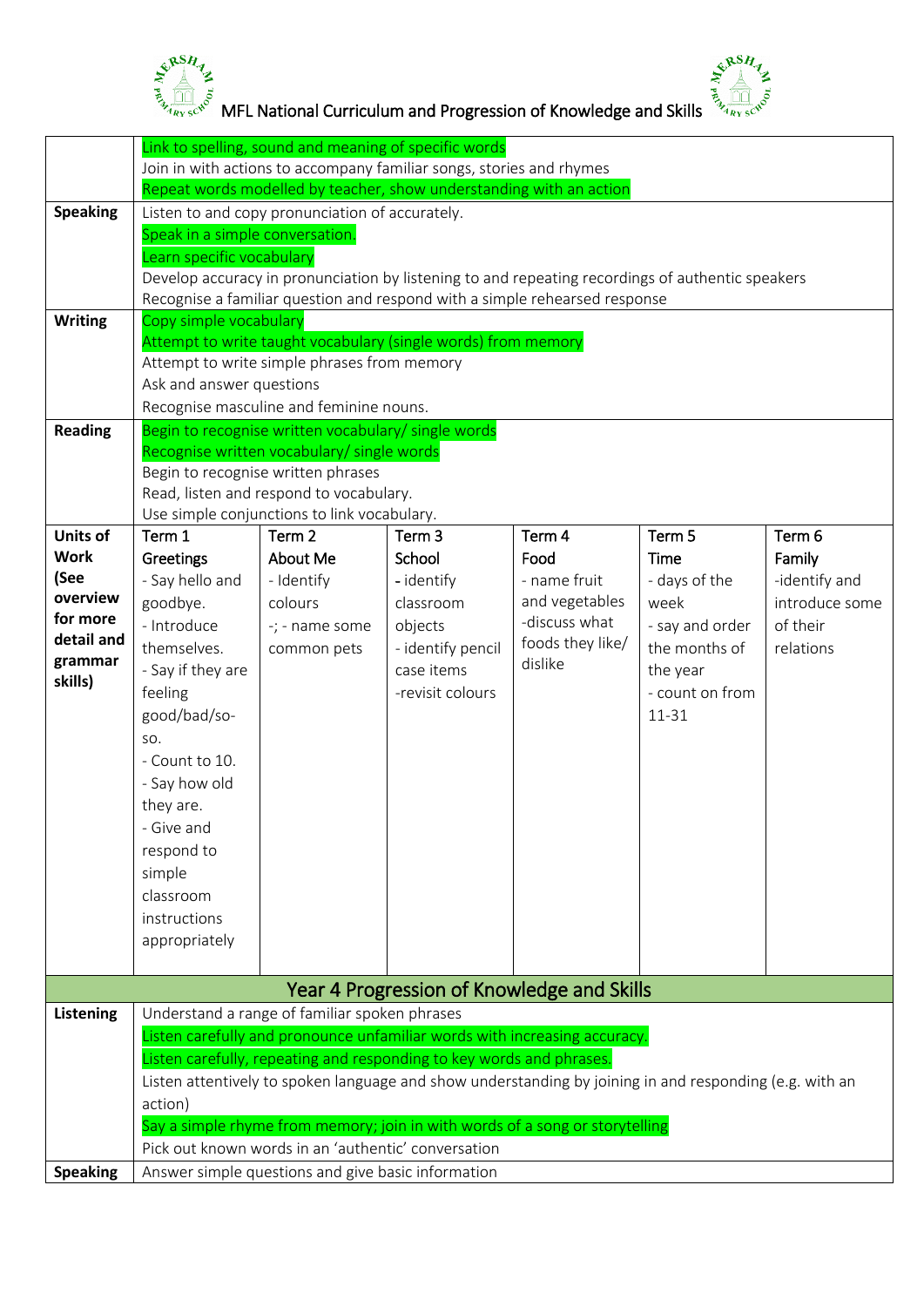



 $M_{\frac{2}{3}}$   $M_{\frac{2}{3}}$ <br>  $M_{\frac{2}{3}}$   $M_{\frac{2}{3}}$  MFL National Curriculum and Progression of Knowledge and Skills  $\frac{3}{3}$   $M_{\frac{2}{3}}$ 

|                  |                                                                                           |                                                  | Pronounce unfamiliar words with increasing accuracy.                                                         |                 |                |                |  |
|------------------|-------------------------------------------------------------------------------------------|--------------------------------------------------|--------------------------------------------------------------------------------------------------------------|-----------------|----------------|----------------|--|
|                  | Repeating and responding to key words and phrases.                                        |                                                  |                                                                                                              |                 |                |                |  |
|                  | Predict, say and spell new language.                                                      |                                                  |                                                                                                              |                 |                |                |  |
|                  | Select and present information to other people.                                           |                                                  |                                                                                                              |                 |                |                |  |
|                  |                                                                                           |                                                  | Ask and answer questions with a rehearsed response using appropriate intonation                              |                 |                |                |  |
|                  |                                                                                           |                                                  |                                                                                                              |                 |                |                |  |
|                  | Use common phrases                                                                        |                                                  |                                                                                                              |                 |                |                |  |
|                  |                                                                                           | Use description words e.g. colours, size         |                                                                                                              |                 |                |                |  |
|                  |                                                                                           |                                                  | Develop accuracy when pronouncing phrases, by listening to and repeating recordings of authentic speakers    |                 |                |                |  |
| <b>Writing</b>   |                                                                                           |                                                  | Attempt to write simple, short taught phrases from memory                                                    |                 |                |                |  |
|                  | Write simple, short taught phrases from memory                                            |                                                  |                                                                                                              |                 |                |                |  |
|                  | Write simple, short taught sentences from memory                                          |                                                  |                                                                                                              |                 |                |                |  |
|                  | Fill in the words on a simple form                                                        |                                                  |                                                                                                              |                 |                |                |  |
|                  |                                                                                           |                                                  | Use familiar sounds and spellings to help me recognise and learn new language.                               |                 |                |                |  |
|                  |                                                                                           |                                                  |                                                                                                              |                 |                |                |  |
|                  |                                                                                           | Predict, say and spell new language.             |                                                                                                              |                 |                |                |  |
|                  |                                                                                           |                                                  | Attempt to write simple, short taught phrases from memory                                                    |                 |                |                |  |
| <b>Reading</b>   |                                                                                           | Understand and read out familiar written phrases |                                                                                                              |                 |                |                |  |
|                  |                                                                                           |                                                  | Use a bilingual dictionary to develop my vocabulary around a given topic.                                    |                 |                |                |  |
|                  |                                                                                           | Begin to recognise simple written phrases        |                                                                                                              |                 |                |                |  |
|                  |                                                                                           |                                                  | Recognise simple written phrases begin to show understanding of more complex written phrases                 |                 |                |                |  |
| (See             | Term 1                                                                                    | Term 2                                           | Term <sub>3</sub>                                                                                            | Term 4          | Term 5         | Term 6         |  |
| overview         | <b>Around Town</b>                                                                        | Family                                           | School                                                                                                       | Food            | <b>Time</b>    | Weather        |  |
| for more         | - Identify places                                                                         | - Family vocab                                   | - School objects                                                                                             | - name fruit    | - Days, months | - Name seasons |  |
| detail and       | in town                                                                                   | - Use 'they are                                  | vocab                                                                                                        | and vegetables  | - Birthday     | - Name         |  |
|                  | - Say what is in                                                                          | called'                                          | - Ask and                                                                                                    | -ordering fruit |                | weather        |  |
| grammar          |                                                                                           |                                                  |                                                                                                              |                 | - Age          |                |  |
| skills)          | town.                                                                                     | - Use 'I have/I                                  | answer                                                                                                       | and veg         |                | - Discuss      |  |
|                  |                                                                                           | don't have'                                      | questions                                                                                                    | (supermarket)   |                | weather for    |  |
|                  |                                                                                           |                                                  | about school                                                                                                 |                 |                | each season    |  |
|                  |                                                                                           |                                                  | objects                                                                                                      |                 |                |                |  |
|                  |                                                                                           |                                                  |                                                                                                              |                 |                |                |  |
|                  |                                                                                           |                                                  | Year 5 Progression of Knowledge and Skills                                                                   |                 |                |                |  |
| <b>Listening</b> |                                                                                           |                                                  | Listen to and appreciate poems, songs and rhymes in the language.                                            |                 |                |                |  |
|                  |                                                                                           |                                                  | Follow text in the songs, identifying words Listen to 'authentic' conversation, picking out familiar phrases |                 |                |                |  |
|                  | and sentences                                                                             |                                                  |                                                                                                              |                 |                |                |  |
|                  |                                                                                           |                                                  | Begin to show understanding of more complex sentences in 'authentic' conversation, picking out specific      |                 |                |                |  |
|                  | vocabulary                                                                                |                                                  |                                                                                                              |                 |                |                |  |
|                  |                                                                                           |                                                  |                                                                                                              |                 |                |                |  |
|                  | Follow a simple story.                                                                    |                                                  |                                                                                                              |                 |                |                |  |
|                  | Remember appropriate language to express my ideas.                                        |                                                  |                                                                                                              |                 |                |                |  |
| <b>Speaking</b>  | Begin to use action words                                                                 |                                                  |                                                                                                              |                 |                |                |  |
|                  |                                                                                           |                                                  | Ask and answer more complex familiar questions with a scaffold of responses                                  |                 |                |                |  |
|                  | Ask for clarification and help                                                            |                                                  |                                                                                                              |                 |                |                |  |
|                  |                                                                                           |                                                  |                                                                                                              |                 |                |                |  |
|                  | Demonstrate skills and knowledge in a variety of ways.                                    |                                                  |                                                                                                              |                 |                |                |  |
|                  | Use the simple future tense.                                                              |                                                  |                                                                                                              |                 |                |                |  |
|                  | Respond appropriately to what someone says.                                               |                                                  |                                                                                                              |                 |                |                |  |
|                  | Use appropriate pronunciation to help others understand me better                         |                                                  |                                                                                                              |                 |                |                |  |
|                  | Use the near future tense.                                                                |                                                  |                                                                                                              |                 |                |                |  |
| <b>Writing</b>   | Write simple, short taught sentences from memory including questions and responses        |                                                  |                                                                                                              |                 |                |                |  |
|                  | Begin to use dictionaries to find the meaning of unknown words and to translate own ideas |                                                  |                                                                                                              |                 |                |                |  |
|                  | Read and show understanding of more complex written phrases                               |                                                  |                                                                                                              |                 |                |                |  |
| <b>Reading</b>   |                                                                                           |                                                  |                                                                                                              |                 |                |                |  |